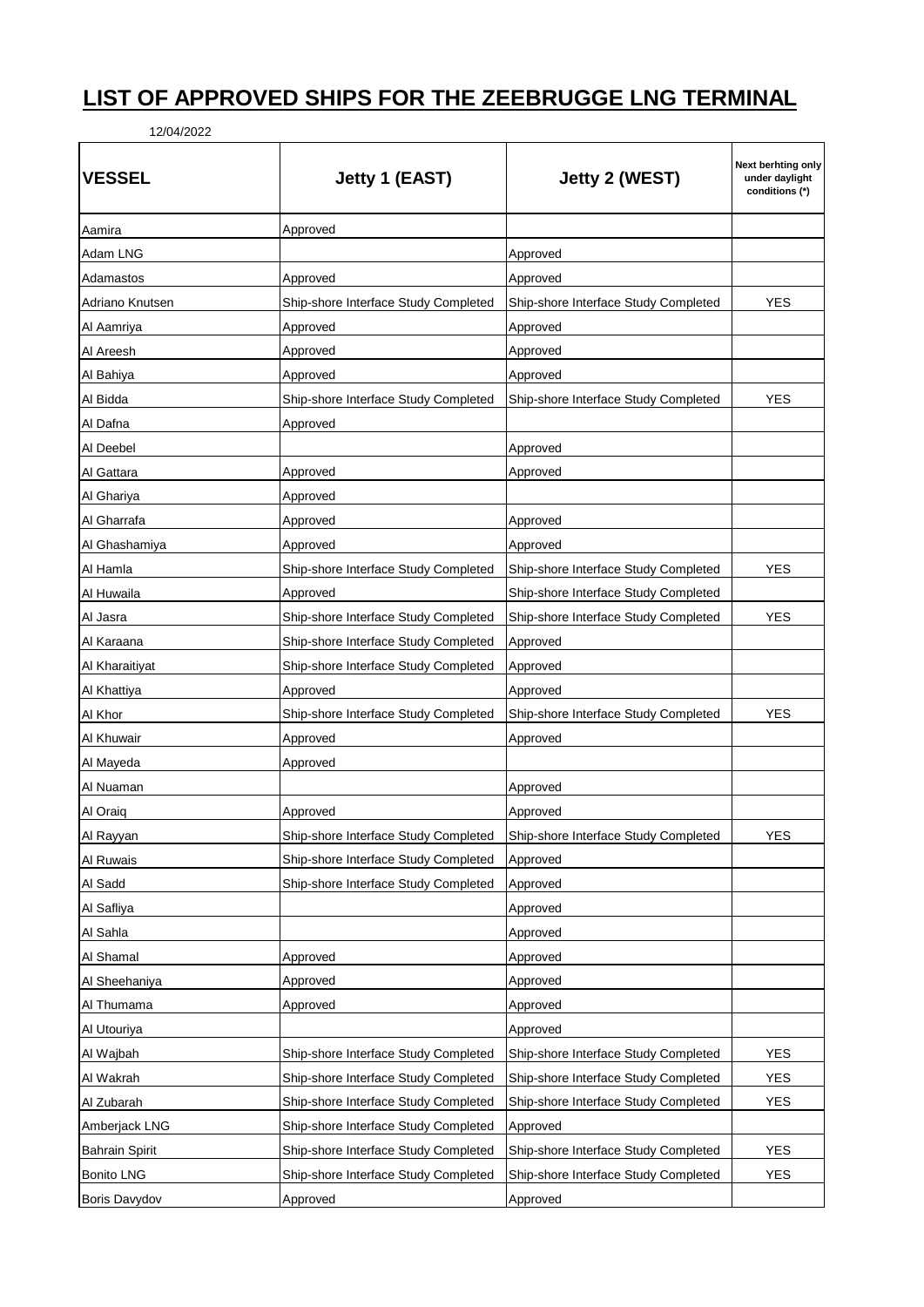| <b>Boris Vilkitsky</b>     | Approved                             | Approved                             |            |
|----------------------------|--------------------------------------|--------------------------------------|------------|
| <b>British Achiever</b>    | Ship-shore Interface Study Completed | Ship-shore Interface Study Completed | <b>YES</b> |
| <b>British Contributor</b> | Ship-shore Interface Study Completed | Ship-shore Interface Study Completed | <b>YES</b> |
| Singapore Energy           | Approved                             | Ship-shore Interface Study Completed |            |
| <b>British Listener</b>    | Ship-shore Interface Study Completed | Ship-shore Interface Study Completed | <b>YES</b> |
| <b>British Mentor</b>      | Ship-shore Interface Study Completed | Ship-shore Interface Study Completed | <b>YES</b> |
| Merchant                   | Approved                             | Approved                             |            |
| <b>British Partner</b>     | Ship-shore Interface Study Completed | Approved                             |            |
| <b>British Sapphire</b>    | Approved                             | Approved                             |            |
| <b>British Sponsor</b>     | Ship-shore Interface Study Completed | Approved                             |            |
| <b>Broog</b>               | Ship-shore Interface Study Completed | Ship-shore Interface Study Completed | <b>YES</b> |
| <b>Bushu Maru</b>          | Ship-shore Interface Study Completed | Ship-shore Interface Study Completed | <b>YES</b> |
| <b>BW Brussels</b>         | Approved                             |                                      |            |
| <b>BW Tulip</b>            |                                      | Approved                             |            |
| Cadiz Knutsen              | Approved                             | Approved                             |            |
| Castillo de Merida         | Approved                             | Approved                             |            |
| Catalunya Spirit           | Ship-shore Interface Study Completed | Approved                             |            |
| Christophe de Margerie     | Approved                             | Approved                             |            |
| Clean Horizon              | Approved                             | Approved                             |            |
| Clean Ocean                |                                      | Approved                             |            |
| Clean Planet               | Approved                             | Approved                             |            |
| Clean Vision               | Approved                             | Approved                             |            |
| Cobia LNG                  | Ship-shore Interface Study Completed | Ship-shore Interface Study Completed | <b>YES</b> |
| Cool Explorer              | Approved                             | Approved                             |            |
| Cool Runner                |                                      | Ship-shore Interface Study Completed | <b>YES</b> |
| Cool Voyager               |                                      | Approved                             |            |
| Coral Energice             |                                      | Approved                             |            |
| Coral Energy               | Approved                             | Approved                             |            |
| Coral Favia                | Approved                             | Approved                             |            |
| Coral Fraseri              | Ship-shore Interface Study Completed | Ship-shore Interface Study Completed | <b>YES</b> |
| Coral Fungia               | Approved                             | Approved                             |            |
| Coral Furcata              | Ship-shore Interface Study Completed | Ship-shore Interface Study Completed | <b>YES</b> |
| Coral Methane              |                                      | Approved                             |            |
| Corcovado LNG              | Approved                             | Ship-shore Interface Study Completed |            |
| Creole Spirit              | Ship-shore Interface Study Completed | Ship-shore Interface Study Completed | <b>YES</b> |
| Diamond Gas Orchid         | Ship-shore Interface Study Completed | Ship-shore Interface Study Completed | <b>YES</b> |
| Diamond Gas Rose           | Ship-shore Interface Study Completed | Ship-shore Interface Study Completed | <b>YES</b> |
| Diamond Gas Sakura         | Ship-shore Interface Study Completed | Ship-shore Interface Study Completed | YES        |
| Doha                       | Ship-shore Interface Study Completed | Ship-shore Interface Study Completed | YES        |
| Dorado LNG                 | Ship-shore Interface Study Completed | Ship-shore Interface Study Completed | YES        |
| Duhail                     | Approved                             | Approved                             |            |
| <b>Eduard Toll</b>         | Approved                             | Approved                             |            |
| <b>Energy Atlantic</b>     |                                      | Approved                             |            |
| Exemplar                   | Approved                             |                                      |            |
| Fedor Litke                | Approved                             | Approved                             |            |
| <b>Flex Rainbow</b>        | Approved                             | Ship-shore Interface Study Completed |            |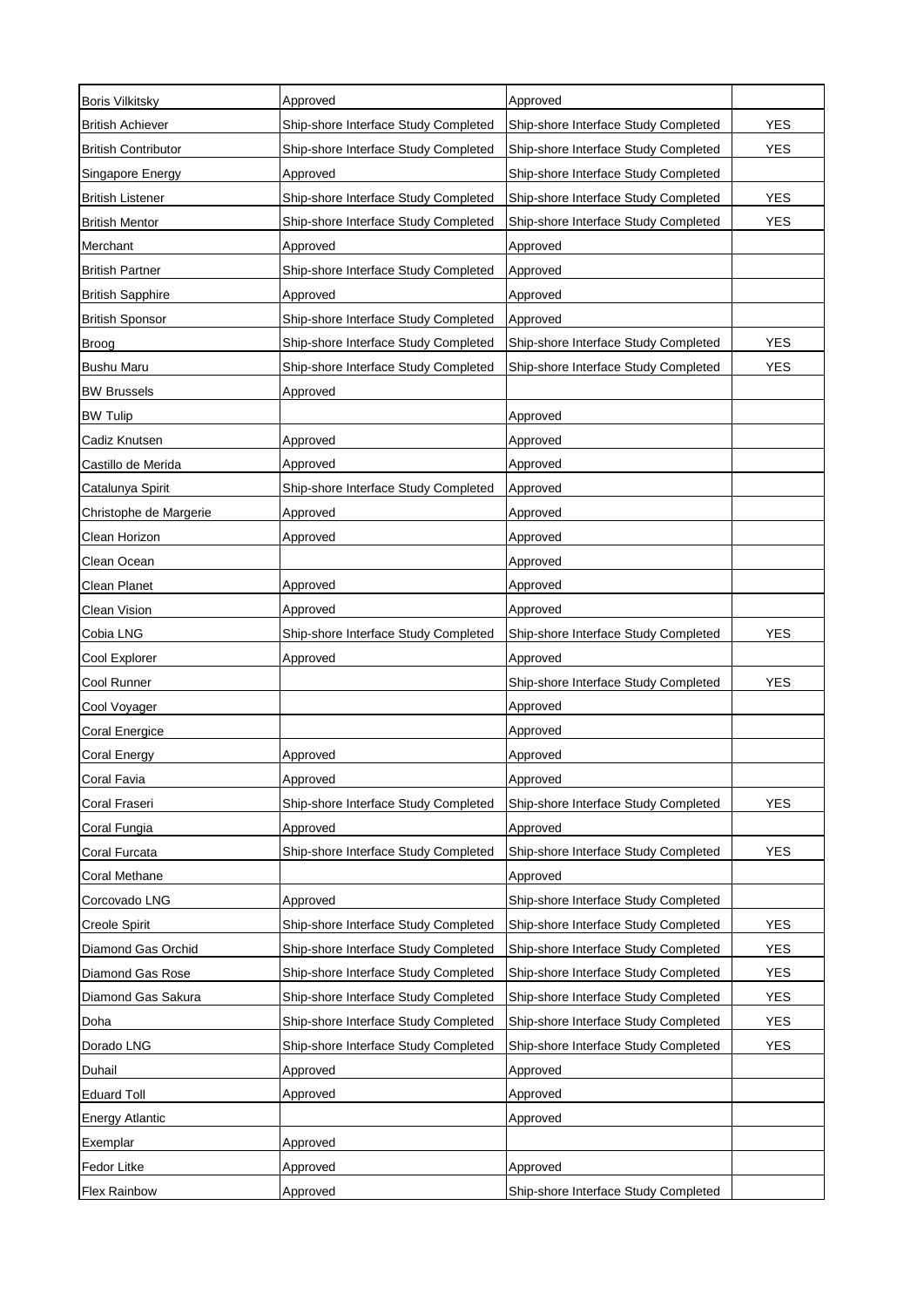| Flex Ranger                    | Ship-shore Interface Study Completed | Approved                             |            |
|--------------------------------|--------------------------------------|--------------------------------------|------------|
| <b>Flex Resolute</b>           | Ship-shore Interface Study Completed | Approved                             |            |
| Fraiha                         |                                      | Approved                             |            |
| Fuji LNG                       | Ship-shore Interface Study Completed | Ship-shore Interface Study Completed | <b>YES</b> |
| Fuwairit                       | Approved                             | Ship-shore Interface Study Completed |            |
| Gas Agility                    | Ship-shore Interface Study Completed | Approved                             |            |
| Gaslog Galveston               | Ship-shore Interface Study Completed | Approved                             |            |
| Gaslog Georgetown              | Ship-shore Interface Study Completed | Approved                             |            |
| Gaslog Hong Kong               | Ship-shore Interface Study Completed | Ship-shore Interface Study Completed | <b>YES</b> |
| Gaslog Houston                 | Ship-shore Interface Study Completed | Ship-shore Interface Study Completed | <b>YES</b> |
| Gaslog Salem                   | Approved                             | Approved                             |            |
| Gaslog Santiago                | Ship-shore Interface Study Completed | Approved                             |            |
| Gaslog Saratoga                | Approved                             | Ship-shore Interface Study Completed |            |
| Gaslog Savannah                | Ship-shore Interface Study Completed | Ship-shore Interface Study Completed | <b>YES</b> |
| <b>Gaslog Seattle</b>          | Ship-shore Interface Study Completed | Ship-shore Interface Study Completed | <b>YES</b> |
| Gaslog Shanghai                | Ship-shore Interface Study Completed | Ship-shore Interface Study Completed | <b>YES</b> |
| Gaslog Singapore               | Ship-shore Interface Study Completed | Ship-shore Interface Study Completed | <b>YES</b> |
| Gaslog Skagen                  | Approved                             | Approved                             |            |
| Gaslog Sydney                  | Ship-shore Interface Study Completed | Approved                             |            |
| Gaslog Wales                   | Ship-shore Interface Study Completed | Ship-shore Interface Study Completed | <b>YES</b> |
| Gaslog Warsaw                  | Ship-shore Interface Study Completed | Approved                             |            |
| Gaslog Westminster             | Ship-shore Interface Study Completed | Ship-shore Interface Study Completed | <b>YES</b> |
| Gaslog Wellington              | Ship-shore Interface Study Completed | Approved                             |            |
| Gaslog Windsor                 | Ship-shore Interface Study Completed | Ship-shore Interface Study Completed | <b>YES</b> |
| Georgiy Brusilov               | Approved                             | Approved                             |            |
| Georgiy Ushakov                | Approved                             | Approved                             |            |
| <b>Global Energy</b>           | Ship-shore Interface Study Completed | Ship-shore Interface Study Completed | <b>YES</b> |
| <b>Global Sealine</b>          | Ship-shore Interface Study Completed | Approved                             |            |
| <b>Global Star</b>             | Ship-shore Interface Study Completed | Ship-shore Interface Study Completed | <b>YES</b> |
| Golar Crystal                  |                                      | Approved                             |            |
| Golar Glacier                  | Approved                             | Approved                             |            |
| Golar Kelvin                   | Ship-shore Interface Study Completed | Ship-shore Interface Study Completed | <b>YES</b> |
| Golar Maria (formerly Granosa) | Approved                             | Ship-shore Interface Study Completed |            |
| <b>Golar Snow</b>              | Approved                             | Approved                             |            |
| Golar Tundra                   |                                      | Approved                             |            |
| Green Zeebrugge                | Approved                             | Approved                             |            |
| Hoegh Esperanza                | Ship-shore Interface Study Completed | Ship-shore Interface Study Completed | <b>YES</b> |
| Hoegh Gallant                  | Ship-shore Interface Study Completed | Ship-shore Interface Study Completed | YES        |
| Hoegh Galleon                  | Approved                             | Approved                             |            |
| Hoegh Gannet                   | Ship-shore Interface Study Completed | Approved                             |            |
| Hoegh Giant                    | Ship-shore Interface Study Completed | Ship-shore Interface Study Completed | <b>YES</b> |
| Hoegh Grace                    | Ship-shore Interface Study Completed | Ship-shore Interface Study Completed | <b>YES</b> |
| Independence                   | Ship-shore Interface Study Completed | Ship-shore Interface Study Completed | YES        |
| Kairos                         |                                      | Approved                             |            |
| Kmarin Diamond                 | Ship-shore Interface Study Completed | Ship-shore Interface Study Completed | YES        |
| Kmarin Emerald                 | Ship-shore Interface Study Completed | Approved                             |            |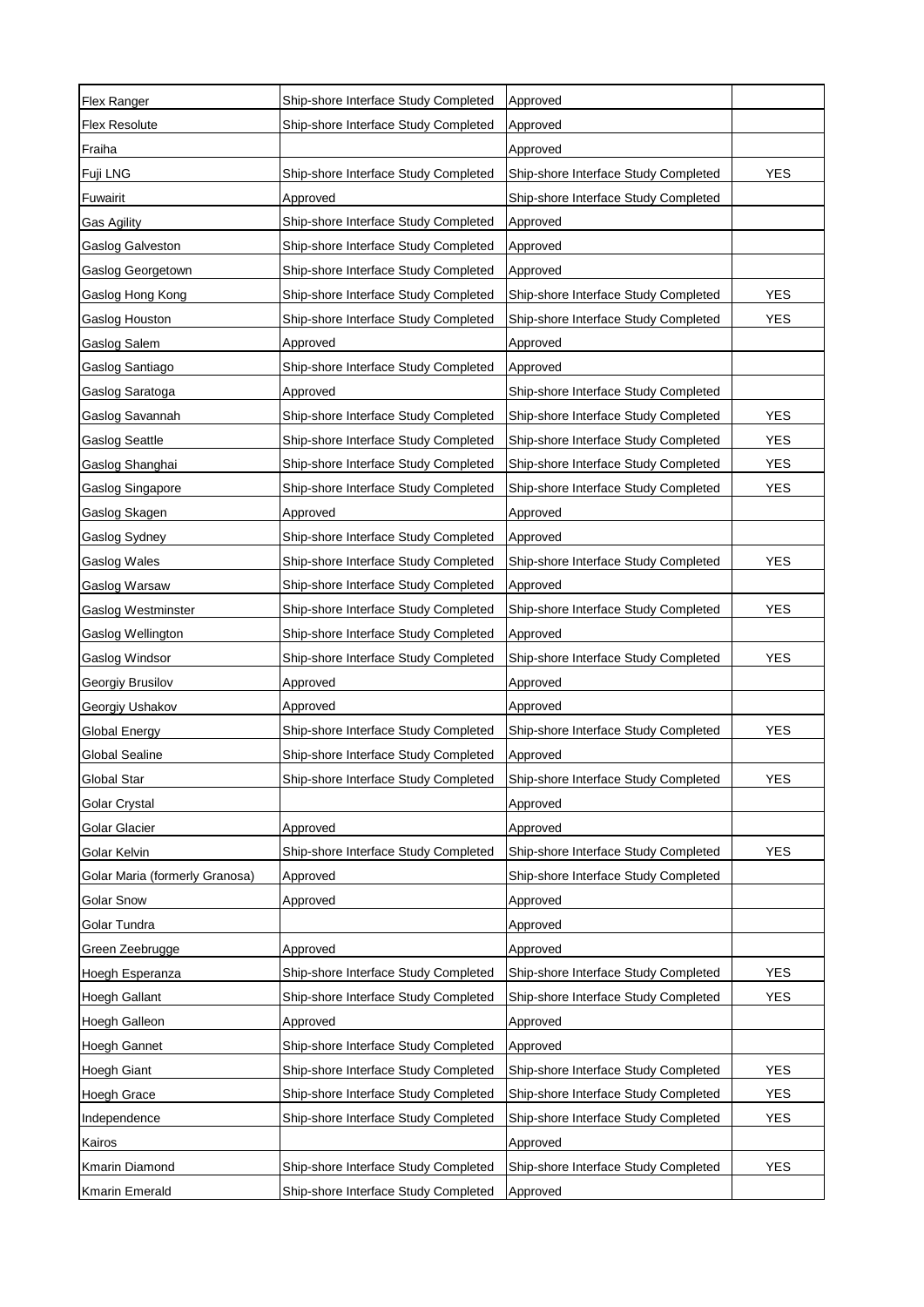| La Seine                        | Ship-shore Interface Study Completed | Approved                             |            |
|---------------------------------|--------------------------------------|--------------------------------------|------------|
| Lena River                      | Approved                             | Approved                             |            |
| LNG Abalamabie (SSM to be held) | Ship-shore Interface Study Completed | Ship-shore Interface Study Completed | <b>YES</b> |
| <b>LNG Adventure</b>            | Approved                             | Approved                             |            |
| <b>LNG Alliance</b>             | Ship-shore Interface Study Completed | Approved                             |            |
| LNG Dubhe                       | Ship-shore Interface Study Completed | Approved                             |            |
| <b>LNG Endeavour</b>            | Ship-shore Interface Study Completed | Approved                             |            |
| LNG Fukurokuju                  | Ship-shore Interface Study Completed | Ship-shore Interface Study Completed | <b>YES</b> |
| <b>LNG Megrez</b>               | Approved                             | Approved                             |            |
| LNG Merak                       | Approved                             | Approved                             |            |
| LNG Ogun                        | Ship-shore Interface Study Completed | Ship-shore Interface Study Completed | <b>YES</b> |
| <b>LNG Phecda</b>               | Approved                             | Approved                             |            |
| <b>LNG Sakura</b>               | Ship-shore Interface Study Completed | Ship-shore Interface Study Completed | <b>YES</b> |
| <b>LNGShips Athena</b>          | Ship-shore Interface Study Completed | Ship-shore Interface Study Completed | <b>YES</b> |
| <b>LNGShips Empress</b>         | Ship-shore Interface Study Completed | Ship-shore Interface Study Completed | <b>YES</b> |
| <b>LNGShips Manhattan</b>       | Ship-shore Interface Study Completed | Ship-shore Interface Study Completed | <b>YES</b> |
| <b>LNG Unity</b>                | Ship-shore Interface Study Completed | Ship-shore Interface Study Completed |            |
| Macoma                          | Ship-shore Interface Study Completed | Ship-shore Interface Study Completed | <b>YES</b> |
| Magdala                         | Approved                             | Ship-shore Interface Study Completed |            |
| <b>Maran Gas Achilles</b>       | Ship-shore Interface Study Completed | Approved                             |            |
| Maran Gas Agamemnon             | Ship-shore Interface Study Completed | Ship-shore Interface Study Completed | <b>YES</b> |
| Maran Gas Apollonia             | Ship-shore Interface Study Completed | Ship-shore Interface Study Completed | <b>YES</b> |
| Maran Gas Andros                | Ship-shore Interface Study Completed | Ship-shore Interface Study Completed | <b>YES</b> |
| Maran Gas Chios                 | Ship-shore Interface Study Completed | Ship-shore Interface Study Completed | <b>YES</b> |
| Maran Gas Delphi                | Ship-shore Interface Study Completed | Approved                             |            |
| Maran Gas Hector                | Ship-shore Interface Study Completed | Ship-shore Interface Study Completed | <b>YES</b> |
| Maran Gas Hydra                 | Ship-shore Interface Study Completed | Ship-shore Interface Study Completed | <b>YES</b> |
| Maran Gas Leto                  | Ship-shore Interface Study Completed | Ship-shore Interface Study Completed | <b>YES</b> |
| Maran Gas Pericles              | Ship-shore Interface Study Completed | Ship-shore Interface Study Completed | <b>YES</b> |
| Maran Gas Posidonia             |                                      | Approved                             |            |
| Maran Gas Psara                 | Ship-shore Interface Study Completed | Ship-shore Interface Study Completed | <b>YES</b> |
| Maran Gas Spetses               | Ship-shore Interface Study Completed | Ship-shore Interface Study Completed | <b>YES</b> |
| Maran Gas Troy                  | Ship-shore Interface Study Completed | Ship-shore Interface Study Completed | <b>YES</b> |
| Maran Gas Ulysses               | Ship-shore Interface Study Completed | Ship-shore Interface Study Completed | YES        |
| Maran Gas Vergina               | Ship-shore Interface Study Completed | Ship-shore Interface Study Completed | YES        |
| Marshal Vasilevskiy             | Approved                             | Approved                             |            |
| Marvel Falcon                   |                                      | Approved                             |            |
| Megara                          | Ship-shore Interface Study Completed | Ship-shore Interface Study Completed | <b>YES</b> |
| Mesaimeer                       | Approved                             | Approved                             |            |
| Methane Jane Elizabeth          | Approved                             |                                      |            |
| Methane Lydon Volney            | Ship-shore Interface Study Completed | Approved                             |            |
| Methane Nile Eagle              | Ship-shore Interface Study Completed | Approved                             |            |
| Milaha Qatar                    | Approved                             | Approved                             |            |
| Murex                           | Ship-shore Interface Study Completed | Ship-shore Interface Study Completed | <b>YES</b> |
| Murwab                          |                                      | Approved                             |            |
| Myrina                          | Ship-shore Interface Study Completed | Ship-shore Interface Study Completed | <b>YES</b> |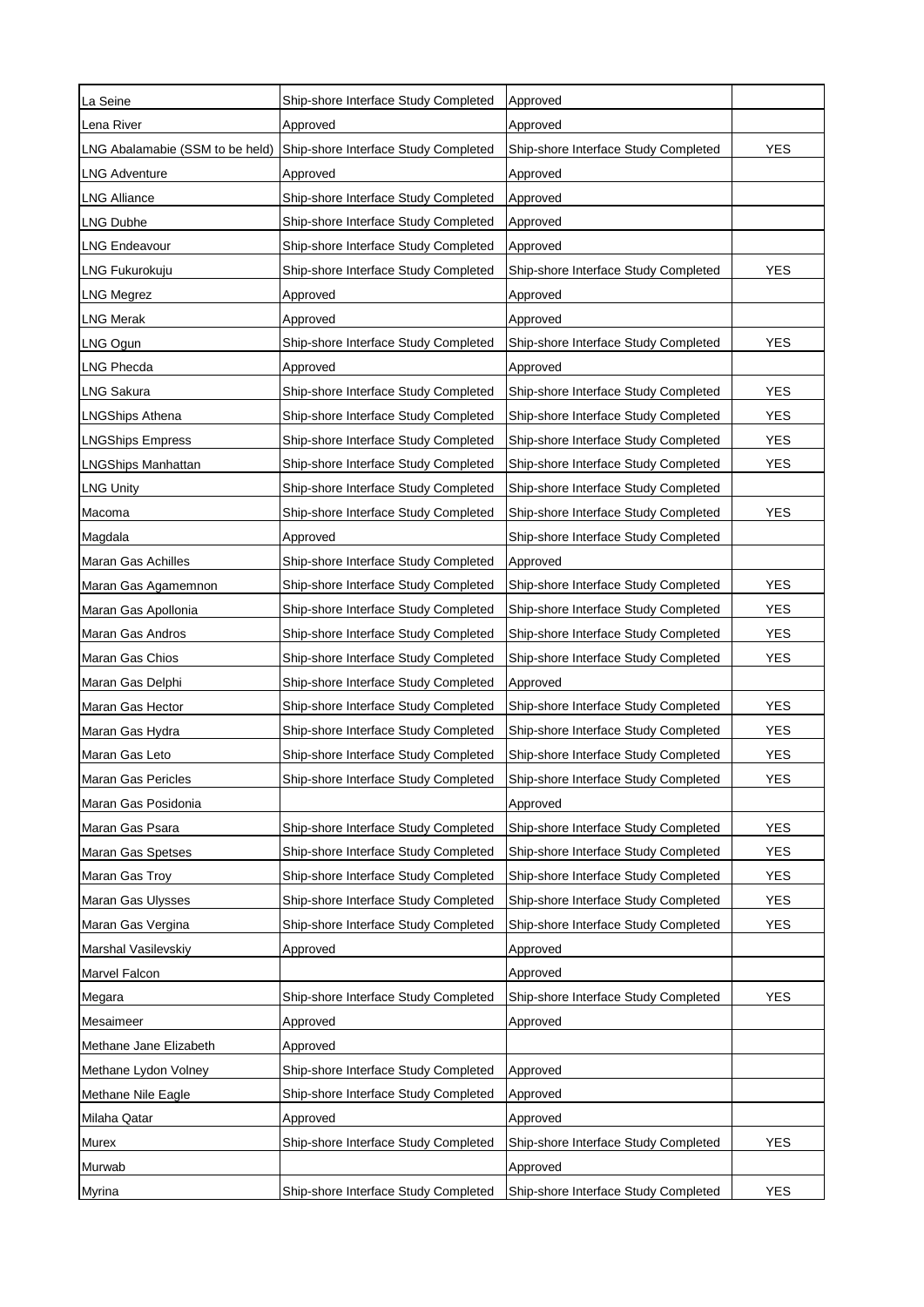| Neo energy (SSM to be held) | Ship-shore Interface Study Completed | Ship-shore Interface Study Completed | <b>YES</b> |
|-----------------------------|--------------------------------------|--------------------------------------|------------|
| New Frontier 1              |                                      | Approved                             |            |
| Nikolay Urvantsev           | Approved                             | Approved                             |            |
| Nikolay Yevgenov            | Approved                             |                                      |            |
| Nikolay Zubov               | Approved                             | Approved                             |            |
| Nizwa LNG                   | Ship-shore Interface Study Completed | Ship-shore Interface Study Completed | <b>YES</b> |
| Nohshu Maru                 | Ship-shore Interface Study Completed | Ship-shore Interface Study Completed | <b>YES</b> |
| Oak Spirit                  | Ship-shore Interface Study Completed | Ship-shore Interface Study Completed | <b>YES</b> |
| Onaiza                      |                                      | Approved                             |            |
| Pan Europe                  | Ship-shore Interface Study Completed | Approved                             |            |
| Patris                      | Approved                             | Approved                             |            |
| Pearl LNG                   | Ship-shore Interface Study Completed | Ship-shore Interface Study Completed | <b>YES</b> |
| Portovyy                    |                                      | Approved                             |            |
| Pskov                       | Approved                             | Approved                             |            |
| Qogir                       | Ship-shore Interface Study Completed | Ship-shore Interface Study Completed | <b>YES</b> |
| Rias Baixas Knutsen         | Ship-shore Interface Study Completed | Approved                             |            |
| Rudolf Samoylovich          |                                      | Approved                             |            |
| <b>SCF Barents</b>          | Ship-shore Interface Study Completed | Ship-shore Interface Study Completed | <b>YES</b> |
| <b>SCF La Perouse</b>       | Ship-shore Interface Study Completed | Ship-shore Interface Study Completed | <b>YES</b> |
| <b>SCF Melampus</b>         | Approved                             | Approved                             |            |
| <b>SCF Timmerman</b>        | Ship-shore Interface Study Completed | Ship-shore Interface Study Completed | <b>YES</b> |
| Sean Spirit                 | Ship-shore Interface Study Completed | Ship-shore Interface Study Completed | <b>YES</b> |
| Seri Balhaf                 | Approved                             | Ship-shore Interface Study Completed |            |
| Seri Balqis                 | Approved                             | Approved                             |            |
| Shinshu Maru                | Approved                             |                                      |            |
| Simaisma                    | Approved                             | Approved                             |            |
| SK Audace                   | Approved                             | Ship-shore Interface Study Completed |            |
| <b>SK Resolute</b>          | Ship-shore Interface Study Completed | Approved                             |            |
| Sohshu Maru                 | Ship-shore Interface Study Completed | Ship-shore Interface Study Completed | <b>YES</b> |
| Sonangol Benguela           | Approved                             | Approved                             |            |
| Soyo                        | Approved                             | Ship-shore Interface Study Completed |            |
| Stena Clear Sky             | Approved                             | Ship-shore Interface Study Completed |            |
| Tembek                      |                                      | Approved                             |            |
| Tenergy                     | Ship-shore Interface Study Completed | Approved                             |            |
| Torben Spirit               | Ship-shore Interface Study Completed | Ship-shore Interface Study Completed | <b>YES</b> |
| Trader                      | Ship-shore Interface Study Completed | Ship-shore Interface Study Completed | <b>YES</b> |
| Traiano Knutsen             | Ship-shore Interface Study Completed | Ship-shore Interface Study Completed | YES        |
| <b>Tristar Ruby</b>         | Ship-shore Interface Study Completed | Ship-shore Interface Study Completed | YES        |
| Umm Al Amad                 |                                      | Approved                             |            |
| Umm Bab                     | Ship-shore Interface Study Completed | Approved                             |            |
| Velikiy Novgorod            | Approved                             | Approved                             |            |
| Vivit Americas LNG          | Ship-shore Interface Study Completed | Ship-shore Interface Study Completed | YES        |
| Vladimir Rusanov            | Approved                             | Approved                             |            |
| Vladimir Vize               | Approved                             | Approved                             |            |
| Vladimir Voronin            | Approved                             | Approved                             |            |
| Wilpride                    | Approved                             | Approved                             |            |